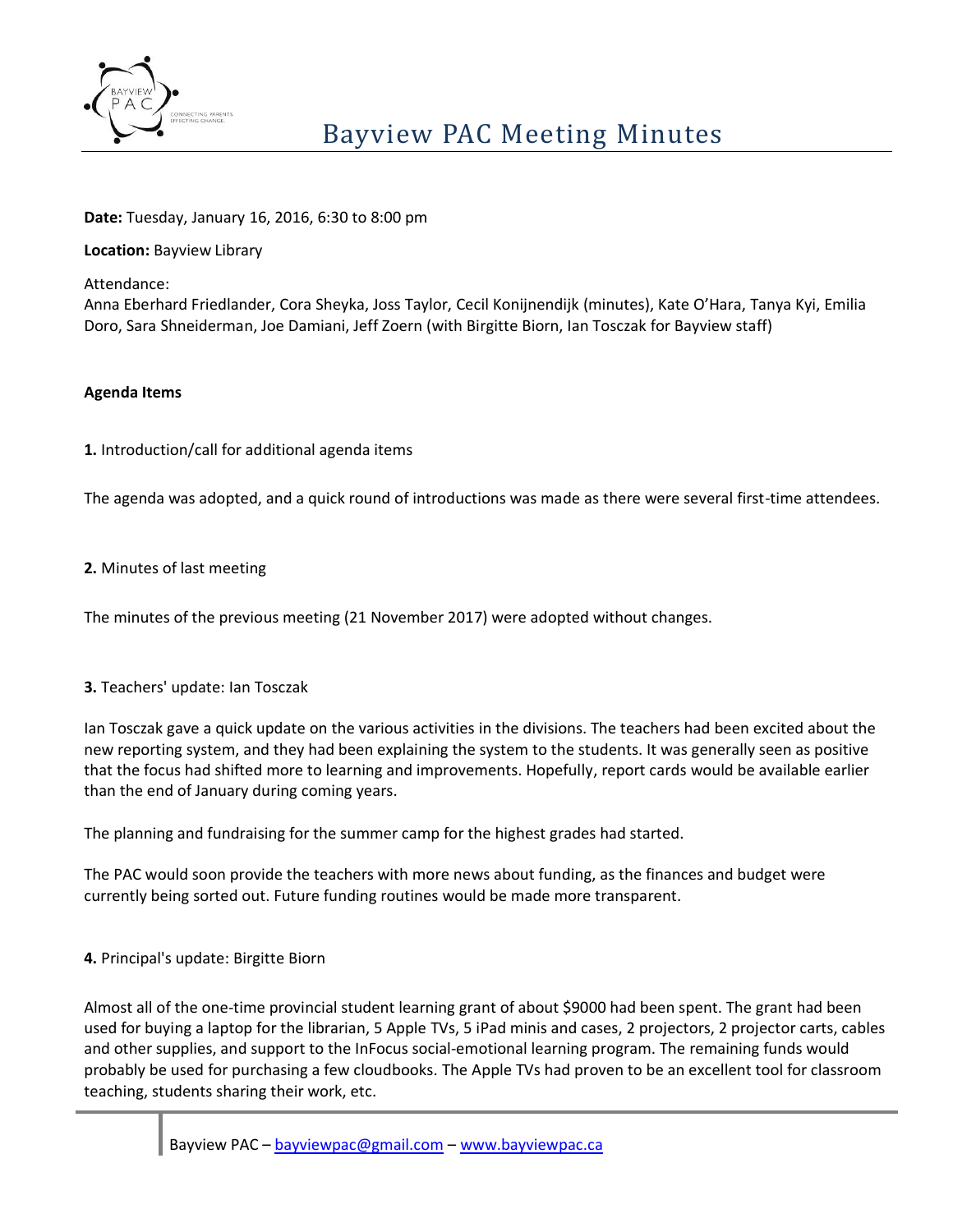

# Bayview PAC Meeting Minutes

Activities before the December break has included a successful student dance performance organized by Lisa Sars and a movie with popcorn (produced with the PAC's new machine!).

Parent-student-teacher conferences will be held in March.

Drumming sessions for the primary students will be held during the first week of February. These will be funded from the performance fees paid by parents at the start of the school year.

Student family teams would start working on their next project, under the theme 'Bayview's Most Magnificent Thing'.

Emily Wong had started as new school support worker.

**5.** Budget Update: Emilia Doro

State of finances: the PAC has \$36611.41 in its regular account, and \$12524.13 in the gaming account.

The proposed budget for 2017-18 was handed out. The budget was discussed and adopted, with some minor changes (such as an increase of the special expenses item to \$2000).

One of the principles was to save up money for the additional expenses associated with the seismic upgrade. A target for annual savings would be discussed at the next meeting, based on an overview of additional expenses of other schools that had undergone a seismic upgrade.

**6.** Fundraisers update: Emilia Doro

A popcorn machine has been bought in December and 'tested' during the school movie session. On the Friday after the meeting, the first sales for students would be held during the morning recess. Parent volunteers would be needed for future sales. Given the cost of about \$540 of the machine, a quick return on investment could be expected.

About \$2000 worth of Purdy's chocolate orders had been placed during December, with 25% of revenues going to the PAC. A similar initiative would be considered for Easter.

Emilia suggested to set up a clothes recycling bin at school. General Gordon had raised \$1700 from a similar bin during last year.

Anna Friedlander had been looking into a 'parents' night out' fundraiser, combined with a movie night at Jericho Kids Club. Several suggestions were made for venues, including The Blenheim (formerly Displace). Tentative date set for March 15 with JKC providing childcare.